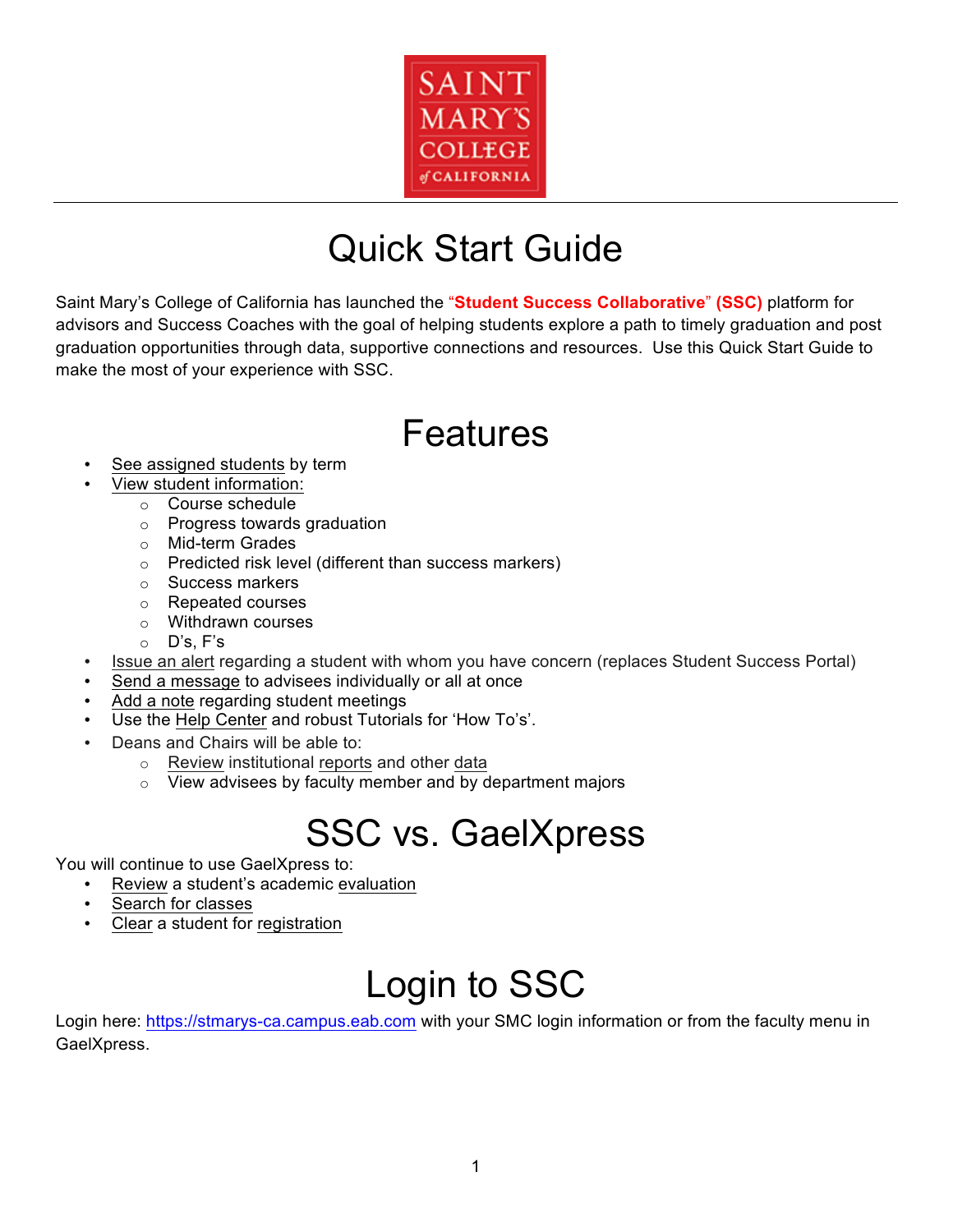## **See Assigned Students by Term**

- 1. From your home screen, select the "Students" tab.
- 2. Your assigned students will be listed.
- 3. In the upper right corner, the current term will be listed. Select other terms if needed.



| My Assigned Students $\blacktriangleright$ |                |                     |  |  |  |
|--------------------------------------------|----------------|---------------------|--|--|--|
| Actions $\blacktriangledown$               |                |                     |  |  |  |
|                                            |                | <b>STUDENT NAME</b> |  |  |  |
| ⊽                                          |                | Davis, Gina         |  |  |  |
| ⊽                                          | $\overline{2}$ | Easterday, Thady    |  |  |  |
| ⊽                                          | з              | Ernandez, Thady     |  |  |  |
| ⊽                                          | 4              | Eun, Thady          |  |  |  |
|                                            | 5              | Gonzalez, Laura     |  |  |  |
|                                            | 6.             | Ourada, Thady       |  |  |  |
|                                            |                |                     |  |  |  |

### **View Student Information**

- 4. Select a student
- 5. There are various tabs for each student:
	- Overview
	- Success Progress
	- Report/Notes
	- Class Info
	- Major Explorer
	- More...

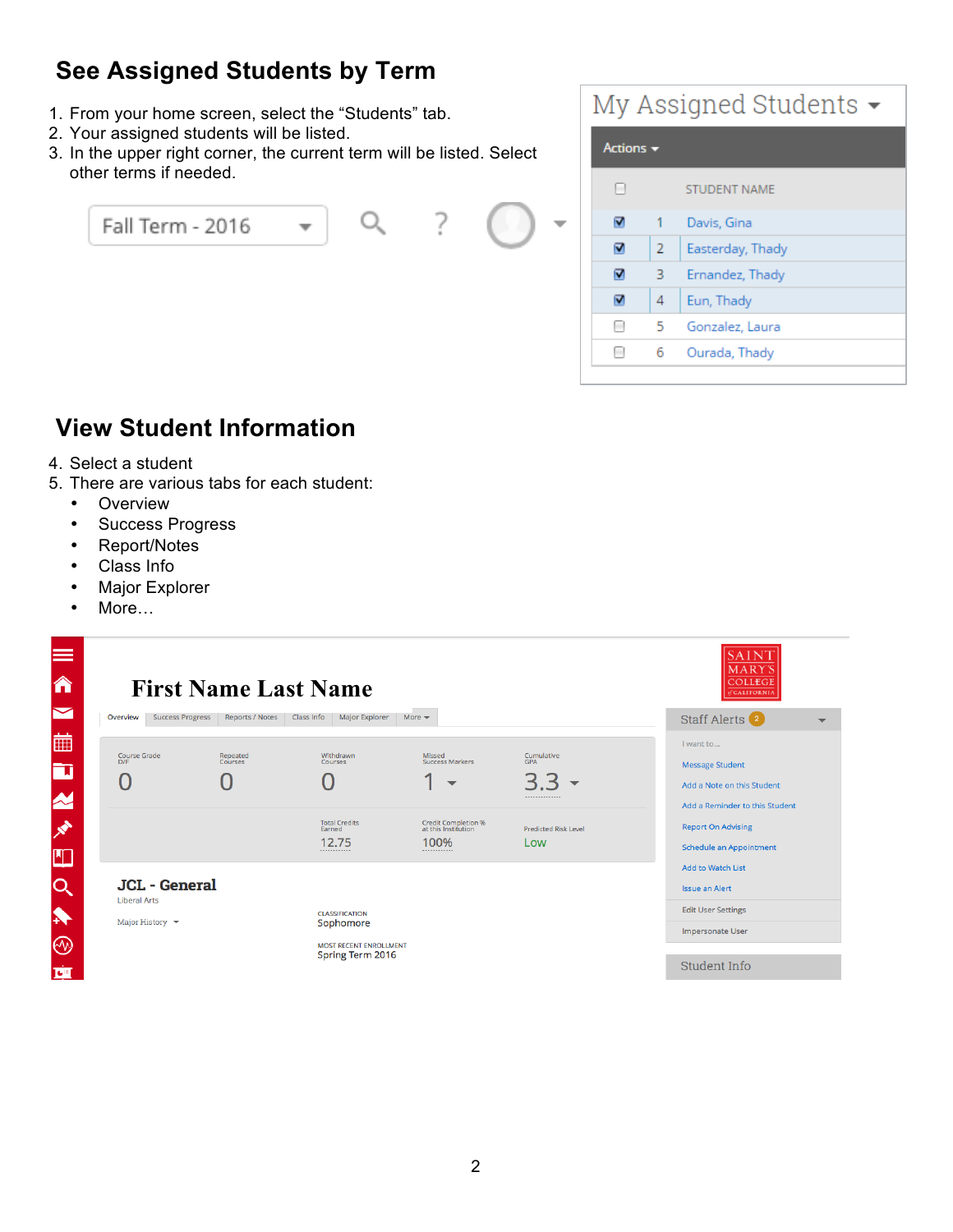### **Issue an Alert**

Initiate an alert about a student with whom you have concern. A SEAS Coach will then collaborate with you to provide tailored support, services and resources to the student.

- 1. In the Quick Search, search for a student.
- 2. From the student's overview, in right column select 'Issue an Alert."
- 3. Select the reason you believe this student needs assistance.
- 4. Select if this alert is associated with a specific class.
- 5. Enter 'Additional Comments.'

See this tutorial for more detailed instructions**.**



#### **Send a Message**

Use this to touch base with some or all of your advisees.

- 1. From your home screen, select the "Students" tab.
- 2. Check the boxes beside the students you wish to add to the message.
- 3. Choose "Send Message" from the Actions menu.

| My Assigned Students $\blacktriangleright$ |                |                     |  |  |
|--------------------------------------------|----------------|---------------------|--|--|
| Actions $\blacktriangledown$               |                |                     |  |  |
| н                                          |                | <b>STUDENT NAME</b> |  |  |
| ⊽                                          | 1              | Davis, Gina         |  |  |
| ⊽                                          | $\overline{2}$ | Easterday, Thady    |  |  |
| ⊽                                          | з              | Ernandez, Thady     |  |  |
| ⊽                                          | 4              | Eun, Thady          |  |  |
|                                            | 5.             | Gonzalez, Laura     |  |  |
|                                            | 6              | Ourada, Thady       |  |  |
|                                            |                |                     |  |  |

| My Assigned Students $\blacktriangleright$ |                        |            |  |  |
|--------------------------------------------|------------------------|------------|--|--|
| Actions $\blacktriangledown$               |                        |            |  |  |
|                                            | Send Message           |            |  |  |
|                                            | Schedule Appointment   |            |  |  |
|                                            | <b>Advising Report</b> |            |  |  |
|                                            | Issue Alert            | ady<br>ady |  |  |
|                                            | Charity                |            |  |  |
| Tag                                        |                        | lıra       |  |  |
| Note                                       |                        |            |  |  |
|                                            | <b>Mass Print</b>      |            |  |  |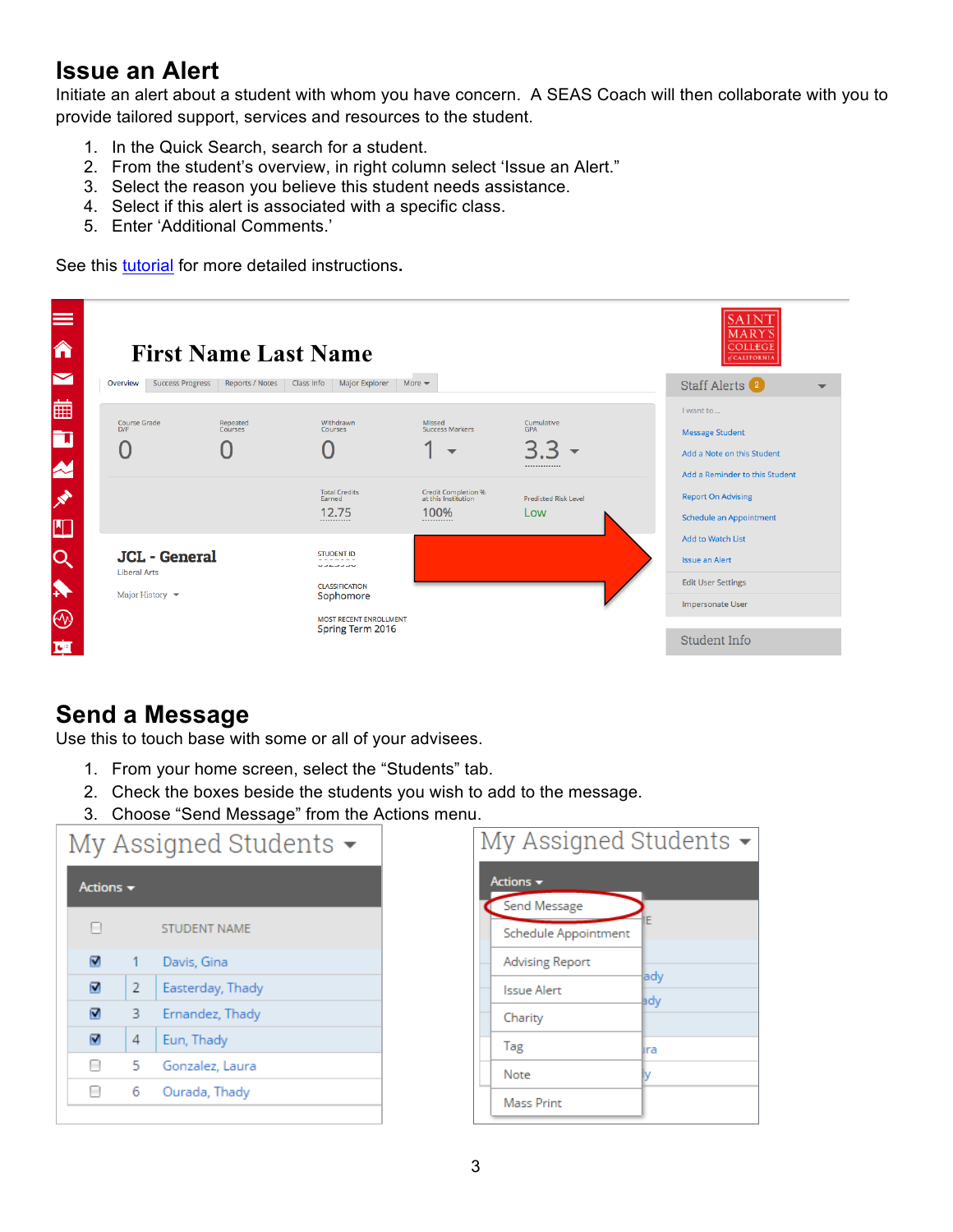4. Complete the information in the pop-up, and click on "Send Message" to complete.

| X<br>SEND A MESSAGE                      |
|------------------------------------------|
| Send E-mail<br>Send Text                 |
| To:<br>John Smith, Vanessa Gonzalez      |
| Subject:                                 |
| Message:                                 |
| IJ                                       |
| Send Additional E-mail Notifications To: |
| Send Message<br>Cancel                   |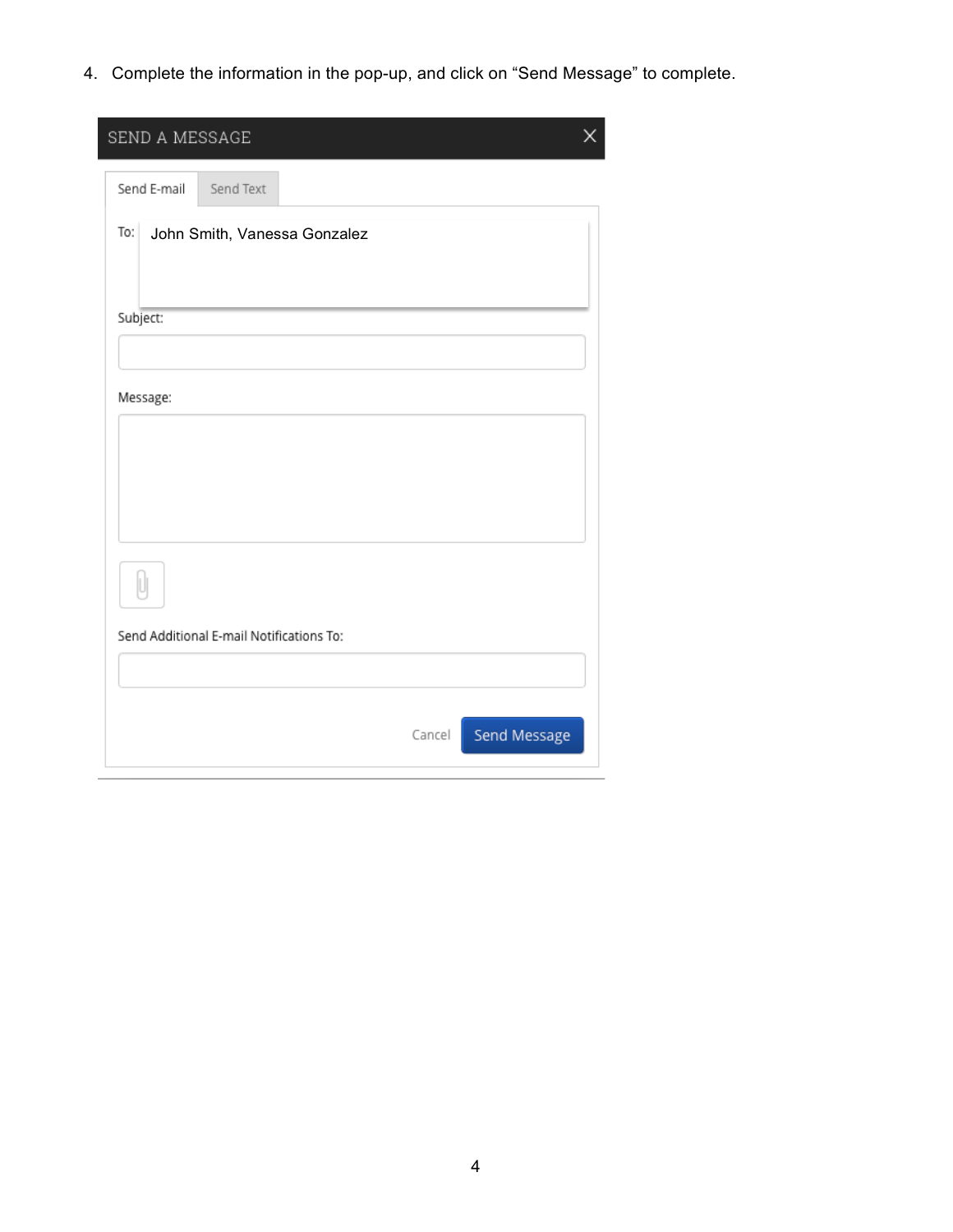### **Add a Note**

This step will allow you to add a note about student meetings.

- 1. In the Quick Search, search for a student.
- 2. From the student's overview, in right column select 'Add a Note on this Student.'
- 3. Enter a Note Reason. Note Reasons are used to categorize notes for easy reference. These reasons are created and set by your Application Administrator.
- 4. Attach a file (optional).
- 5. Select the proper permissions and visibility settings.
- 6. Click Save Note.

See this tutorial for more detailed instructions**.**

| ≡<br>â                |                                             | <b>First Name Last Name</b> |                                                   |                                                   |                             | AIN<br>MARY<br><b>COLLEGE</b><br><b>CALIFORNIA</b> |  |
|-----------------------|---------------------------------------------|-----------------------------|---------------------------------------------------|---------------------------------------------------|-----------------------------|----------------------------------------------------|--|
| ▽                     | <b>Success Progress</b><br>Overview         | <b>Reports / Notes</b>      | Major Explorer<br>Class Info                      | More $\blacktriangleright$                        |                             | Staff Alerts <sup>2</sup>                          |  |
| 曲                     |                                             |                             | Withdrawn                                         | Missed                                            |                             | I want to                                          |  |
| È                     | <b>Course Grade</b><br>D/F                  | Repeated<br><b>Courses</b>  | Courses                                           | <b>Success Markers</b>                            | Cumulative<br><b>GPA</b>    | <b>Message Student</b>                             |  |
|                       | C                                           |                             |                                                   |                                                   | 3.3                         | Add a Note on this Student                         |  |
| $\boldsymbol{\alpha}$ |                                             |                             |                                                   |                                                   |                             | Add a Reminder to this Student                     |  |
| ∦                     |                                             |                             | <b>Total Credits</b><br>Earned                    | <b>Credit Completion %</b><br>at this Institution | <b>Predicted Risk Level</b> | <b>Report On Advising</b>                          |  |
|                       |                                             |                             | 12.75                                             | 100%                                              | Low                         | <b>Schedule an Appointment</b>                     |  |
| M.                    |                                             |                             |                                                   |                                                   |                             | <b>Add to Watch List</b>                           |  |
| Q                     | <b>JCL</b> - General<br><b>Liberal Arts</b> |                             |                                                   |                                                   |                             | <b>Issue an Alert</b>                              |  |
| $\blacklozenge$       | Major History $\blacktriangledown$          |                             | <b>CLASSIFICATION</b>                             |                                                   |                             | <b>Edit User Settings</b>                          |  |
|                       |                                             |                             | Sophomore                                         |                                                   |                             | Impersonate User                                   |  |
| $\circledcirc$        |                                             |                             | <b>MOST RECENT ENROLLMENT</b><br>Spring Term 2016 |                                                   |                             |                                                    |  |
| 堕                     |                                             |                             |                                                   |                                                   |                             | Student Info                                       |  |